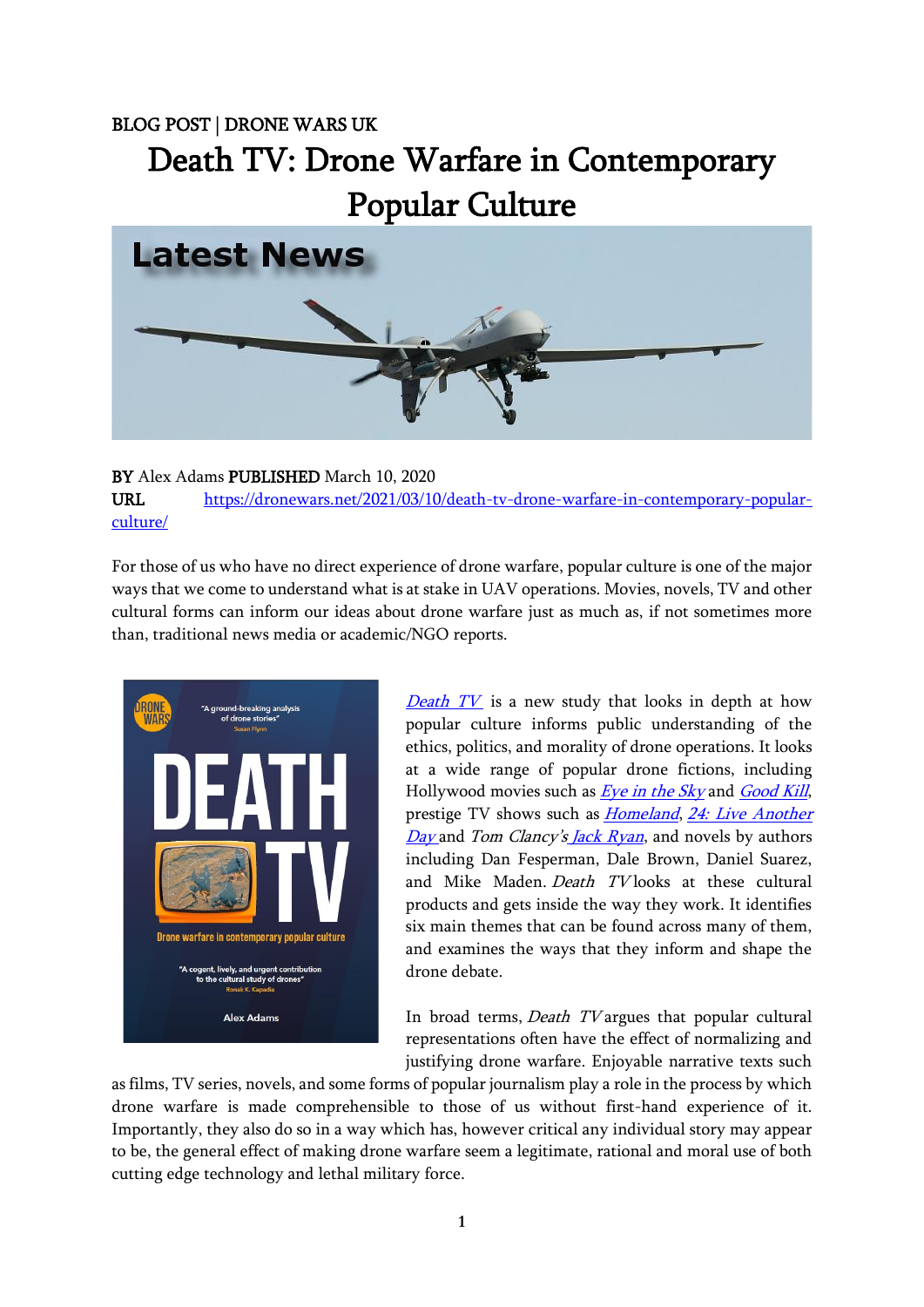In the first episode of 24: Live Another Day (2014), fictional US President Heller bluntly responds to criticisms of the drone program by remarking that "I'm uncomfortable with the drones also. The ugly truth is, what we're doing is working." Statements like this, when repeated often enough with an appropriate dramatic gravity, can feel true.

### Just In Time

First of all, like many forms of military fiction, drone fiction engages repeatedly with the ethics of killing in war. The opening chapter of my study, "Just in Time", shows that very often, films like Eye in the Sky and novels like Richard A Clarke's Sting of the Drone streamline the ethics of killing into clear yet problematically oversimplified stories that show killing by drone strike as a routinely legitimate way of exerting military force. These stories often take familiar forms, articulating ideas like 'the ends justify the means', or showing that drone strikes can 'avert catastrophe in the nick of time'. Though it is sad, these dramas say, and though tragic choices need to be made, drone warfare is an effective way of achieving necessary and legitimate military goals. Drone fictions repeatedly show drones as an effective military technology that can do good in the world.

## Collateral Damage

Drone stories very often position civilian deaths as a tragic yet inevitable aspect of drone warfare. The second chapter of *Death TV*, "Collateral Damage", explores how drone fictions address this important and sensitive issue. In short, drone fictions very often admit that civilian deaths are terrible, but insist that the good achieved by the drone program outweighs its negative impacts. There are many drone novels, for example, in which characters that we are encouraged to admire or agree with dismiss the deaths of innocent people in drone strikes as unfortunate but necessary, or worth it if they can stop the villains. Sometimes these dismissals are grimly glib and racist, demonstrating the way that people living under the gaze of the drone are dehumanized in order to facilitate military drone operations. If the targets of drone operations are not considered human, it is easier both for the pilots to pull the trigger and for us to consider it justified. This aspect of drone fiction is one of its most contentious.

#### Technophilia

In chapter three, "Technophilia", Death TV shows how drone stories emphasize the technical perfection of drone systems. Their surveillance capabilities are routinely exaggerated, and the accuracy of their weapons is routinely overplayed.

Drone feed imagery, which in reality is sometimes so unclear that pilots cannot distinguish between objects and people, is routinely shown in drone films as being unimpeachably unambiguous, as crystal-clear, as high-definition, and as broadcast around the world with no lag, latency, or loss.

Drone weapons, too, are shown as being unfailingly accurate – always hitting the bull's eye without deviation – and even, in one extraordinary passage from the 2012 novel Collateral Damage, as feeling like "a rush of air. Then nothing. If you were within the fatal range of the explosion, the warhead would kill you before the sound got to you. That would be merciful, if you could consider any death merciful." Drone weapons are such a technological miracle, in these fictions, that not even their victims suffer.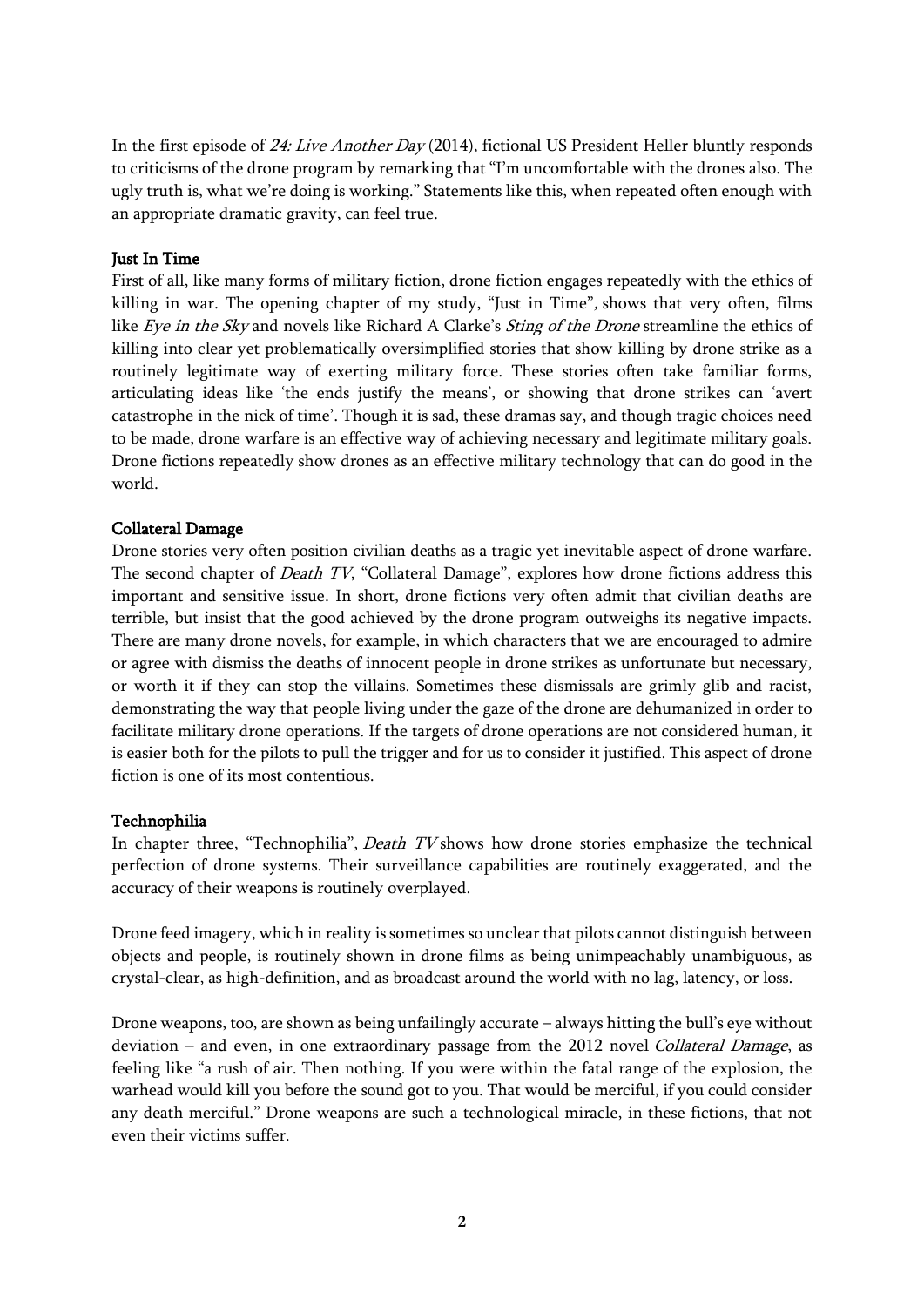#### Hijack and Blowback

But there is, of course, a colossal contradiction between the arguments of chapters two and three. How can drones be perfect machines if collateral damage is also an inevitable aspect of their operations? How can a technology that is precise and intelligent continuously accidentally kill innocents? The fourth chapter of Death TV, "Hijack and Blowback", reconciles this tension by exploring the ways in which drones are represented as vulnerable to hijack. The espionage genre, of which many drone fictions are a part, is known for convoluted conspiracist storytelling which explains geopolitical mysteries through reference to a shadowy world of infiltration, double agents, and intrigue. There is no collateral damage, there are no accidents: drone strikes which cause civilian casualties are explained as the results of manipulations or secret plots that ordinary people can never understand. This chapter examines how drone fictions – notably Dan Fesperman's novel Unmanned and the fourth season of Homeland, in which attacks that seem at first glance to be tragic accidents are laboriously explained as the deliberate results of labyrinthine conspiracies – foreclose more substantive criticism of



The drone view as presented in popular culture versus reality. Top: still from Homeland, bottom: hi-def images via L'Espresso [\(https://tinyurl.com/epdud3xy\)](https://tinyurl.com/epdud3xy)

drones by incorporating critical narratives about hijack and blowback into their structure of meaning.

#### Humanisation

Chapter five of Death TV, "Humanisation", shows how drone stories sympathetically portray drone operators. By emphasizing the psychological toll that remote warfare exacts upon its participants, drone fictions aim to dispel preconceptions that many people may hold about drone pilots as 'desk warriors' or the 'chair force' and to show that they are 'real' war-fighters with authentic military experience. Drone operators repeatedly suffer doubt, regret, and reluctance in drone fiction, as they struggle to reconcile the experience of warfighting at work and domestic life at home. This has the effect of foregrounding the inner experience of drone operators and allowing us to sympathetically identify with them, to understand that they are not just playing a video game but engaging in lifeor-death decisions. This focus on drone pilots, though, further distances us from the lives and feelings of the people watched and targeted by the drone.

#### Gender and the Drone

Finally, chapter six, "Gender and the Drone", explores how drone fictions address widespread anxieties about how drone warfare troubles conventional conceptions of gender. Many writers and filmmakers address the preconception that drone warfare makes soldiers less manly or less tough – and they show that this is not true, by emphasizing the battle-hardened masculinity of many drone operator characters who remain tough and manly despite their use of UAVs. Drone warfare is also shown as a newly egalitarian form of warfighting, a method of killing that enables women to be combatants on an equal footing to men. In this way, drone fiction reintegrates drones into the heteronormative system of gender norms.